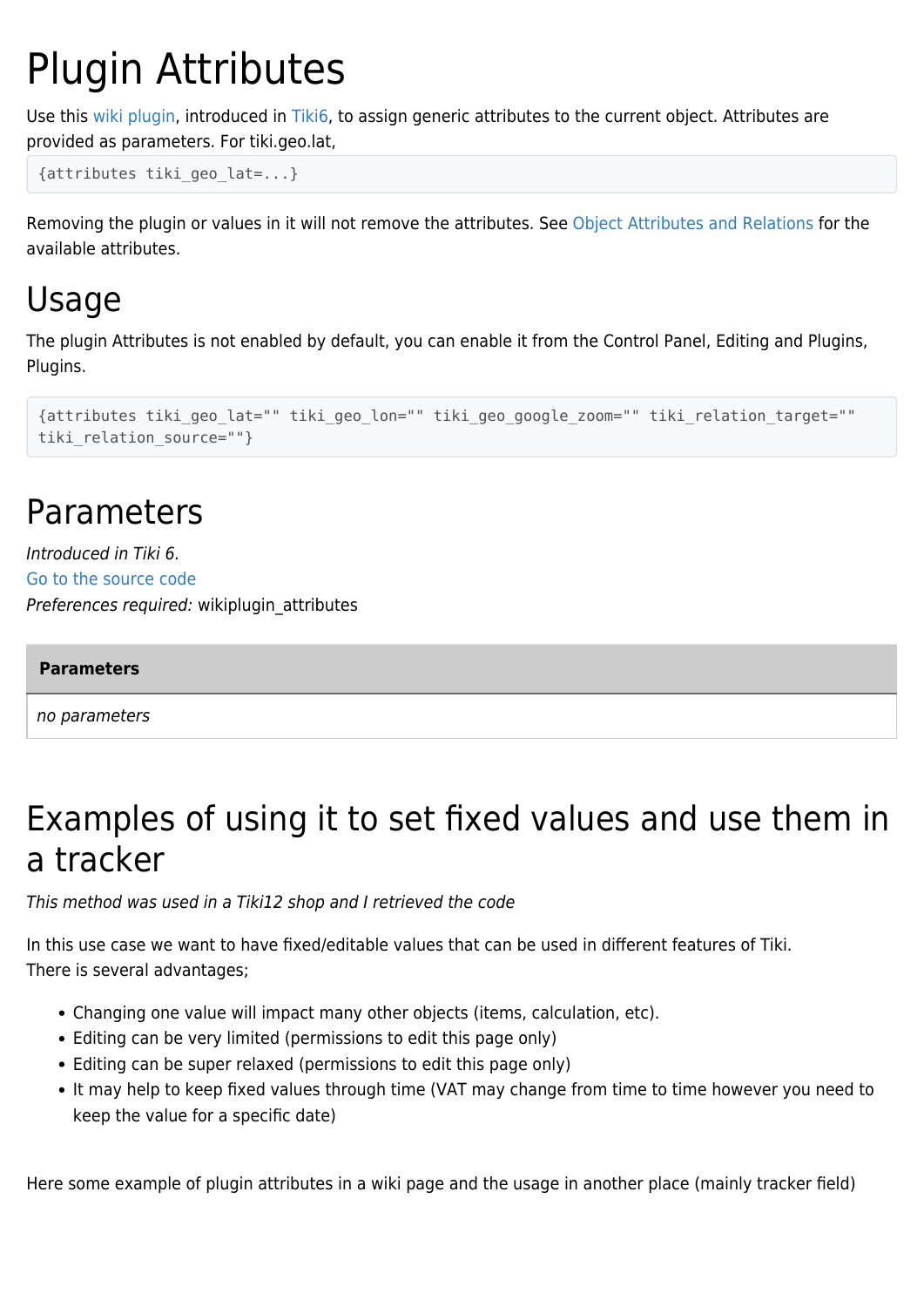#### Display a value using attribute in many wiki pages (plugin List)

**On the wiki page name PluginAttributes**

{attributes nice\_guy\_name="Bernard"}

**On any other wiki page**

```
{LIST()}
{OUTPUT(report="y")}
{CALC()}(attribute (object (str wiki page) (str PluginAttributes)) (property
nice.guy.name)){CALC} is the first name of a nice guy name.
{OUTPUT}
{LIST}
```
Will produce: Bernard is the first name of a nice guy name.

Note: This should work in many other places like Blogs, Articles, Forums, Modules, etc. where there is a wiki area and it accept the wiki syntax.

#### Using a constant from the pluginAttributes in a tracker field calculation

**On the wiki page**

```
{attributes shop_general_handling_fees="0.2"}
```
**Calculation in a mathematical field type in a tracker**

```
(mul Price (attribute (object (str wiki page) (str Constants)) (property
shop.general.handling.fees)))
```
### Using a constant from the pluginAttributes to return different value in a php file

**On the wiki page**

{attributes shop\_XXA\_minimum="499" shop\_XXB\_minimum="599"}

#### **usage and condition in a php file**

```
// check min amount
                         $shop_constants = TikiLib::lib('attribute')->get_attributes('wiki
page', 'Constants');
                         if ($input->supplierOrderName->int() ==
TikiLib::symbols()->Supplier['XXA']) {
                                 $minimum = $shop_constants['shop.XXA.minimum'];
                         } else if ($input->supplierOrderName->int() ==
TikiLib::symbols()->Supplier['XXB']) {
                                 $minimum = $shop_constants['shop.XXB.minimum'];
```